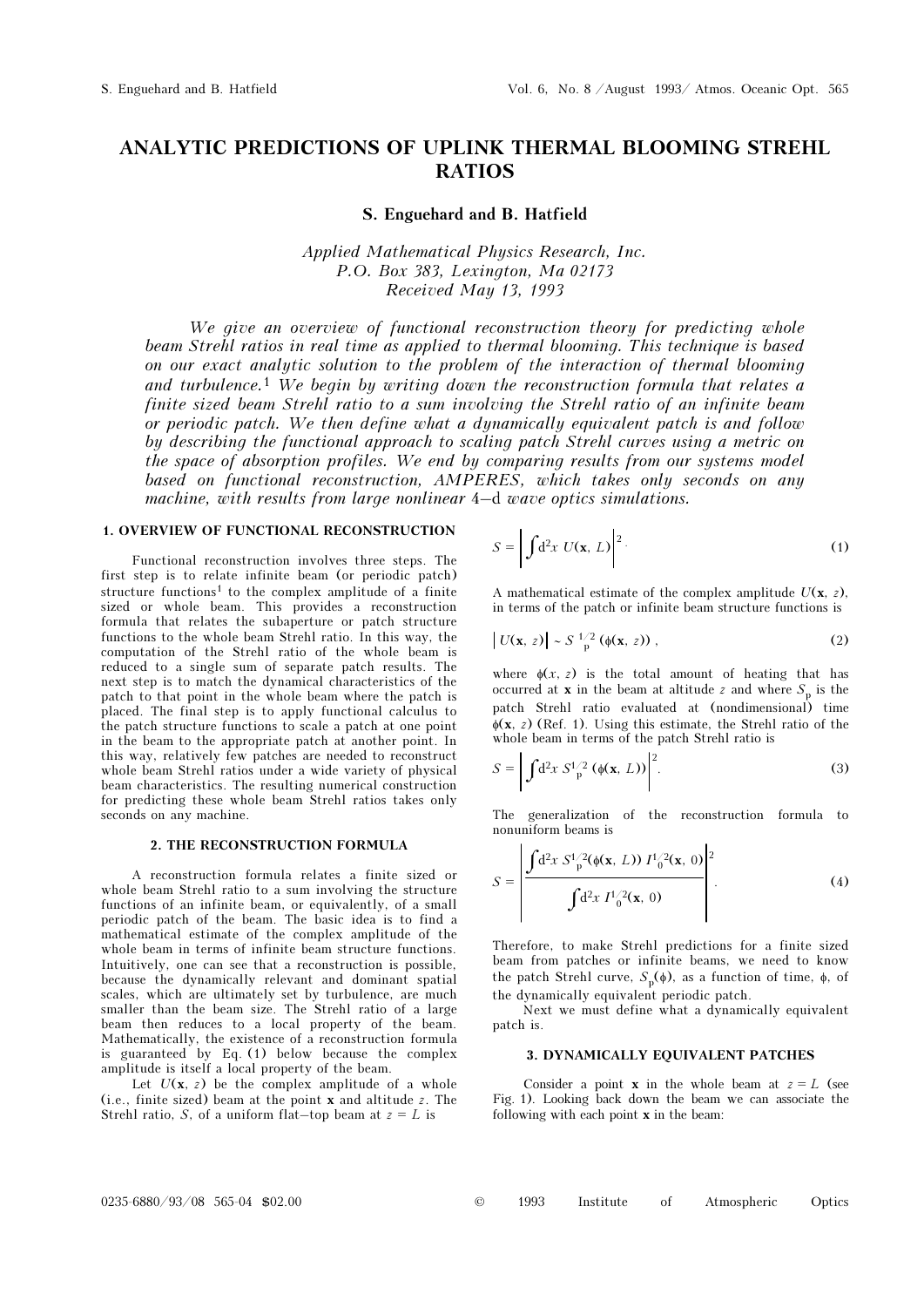a heating rate profile 
$$
=\frac{\partial}{\partial z}\frac{D}{Dt}\phi = \Gamma k \alpha(z) I_0(\mathbf{x}, z)
$$
, (5)

a heating profile  $=$   $\frac{\partial f}{\partial z}$ ,

a heating rate  $= \frac{d\phi}{dt}$ ,

and total heating =  $\phi(\mathbf{x})$ .

Here,  $D/Dt$  is the usual convective derivative based on the wind component transverse to the beam direction,  $\kappa = 2\pi/\lambda$ is the beam wave number,  $\Gamma$  is a mixture of thermodynamics constants, and  $\alpha(z)$  is the absorption profile.



FIG. 1. With each column below the point  $x$  in the beam we can associate a heating rate profile, a heating profile, a heating rate, and total heating. The dynamically equivalent patch has the same heating profile and heating rate.

The dynamically equivalent patch or infinite beam appropriate to use at a point  $x$  in the whole beam is the one that matches the heating profile and total heating rate as seen at a point x looking down the beam. To arrive at the heating profile looking down from the point x in the whole beam, we must integrate the convective derivative. This integral over  $t$  at each altitude  $z$  in the whole beam case translates into a line integral in the transverse direction along the wind direction from the edge where the air entered the beam to the point x. Thus, depending upon the wind profile, the heating profile can vary from point to point in the whole beam. This means that potentially we would have needed a different patch Strehl curve at each point of the beam. So to make this reconstruction method practical, we will scale one patch Strehl curve generated with a particular heating profile and heating rate to another patch Strehl curve at a different heating profile and rate. In this way, we can reconstruct the entire beam with relatively few patch Strehl curves under a large variety of physical conditions.

#### 4. SCALING HEATING PROFILES ON A PATCH

Infinite beams or patches with periodic boundary conditions have no mathematically relevant edges. Since there are no edges, all air spends the same amount of time in the beam. The moment of time  $t = 0$  for a patch or infinite beam is defined by when the laser is turned on and not by when a parcel of air enters the beam as in the whole beam case. The patch heating rate profile does not involve the convective derivative, thus the heating profile on a patch is strictly proportional to the absorption profile:

$$
\frac{\partial \phi}{\partial z} = \Gamma \, k \, \alpha(z) \left( \int_0^t d \, t' \, I(z, \, t') \right), \tag{6}
$$

Therefore, in order to scale the heating profile of a patch, we scale the absorption profile. Since the scaling parameter is a function,  $\alpha(z)$ , we must use the functional calculus to accomplish this. The heating rate on a patch may be scaled by adjusting the intensity of the patch.

### 5. FUNCTIONAL SCALING OF ABSORPTION PROFILES

The patch or infinite beam Strehl curve (i.e., the Strehl ratio as a function of time) is a functional of the absorption profile,  $S_p = S_p[\alpha]$ . The perturbative solution of the linear theory of thermal blooming of infinite beams for nonuniform atmospheres yields an analytical expression for the patch Strehl curve in the form of a functional Taylor expansion of  $\ln(S_p[\alpha])$  about the profile  $\alpha(z) = 0$  (i.e., no blooming). This result<sup>1</sup> can be written as

$$
S_{\rm p}(\alpha,\phi) = \exp\left(-0.093\ (N_{\rm T})^{-5/6}\sum_{nm} A_{nm}(\alpha,\ \phi)\right),\tag{7}
$$

where  $N_T = r_0^2 / \lambda L$  is the turbulence Fresnel number, and where  $\phi = \Gamma \kappa t \int dz \alpha(z) I_0(z)$  is the number of radians of blooming – a nondimensional measure of time. The coefficients  $A_{nm}[\alpha]$  are functionally proportional to  $\alpha^{n+m}$ and depend on the atmospheric turbulence profile and the actuator spacing of the adaptive optics.

The explicit form for  $S_p[\alpha]$ , Eq. (7), can be used to scale patches with different heating profiles (i.e., absorption profiles). To do this, we use  $S_p[\alpha]$  to define a metric on the space of all normalized absorption profiles. This metric tells us when two absorption profiles are close to each other in the sense that they produce the same patch Strehl curve. The functional scaling of absorption profiles is based on interpolating the "distance" between absorption profiles.

To construct the metric we first consider the space of all normalized absorption profiles (see Fig. 2). Above each point in this space of absorption profiles, we associate a "height" equal to  $S_p[\alpha]$  (see Fig. 3). This produces a "surface" over the space of profiles. Now we look for the critical points of this surface, and in particular for the point,  $\alpha_0(z)$ , that maximizes the height and the curvature. We then use this artificial absorption profile as a metric on this space to do scaling with. Two points (i.e., two profiles) will be close to each other when they produce the same amount of blooming as measured by the Strehl ratio, or when they have the same overlap with  $\alpha_0(z)$ .



FIG. 2. The back drop upon which the functional scaling of patches occurs is the function space of all absorption profiles. Each point in this space is an absorption profile or function of z.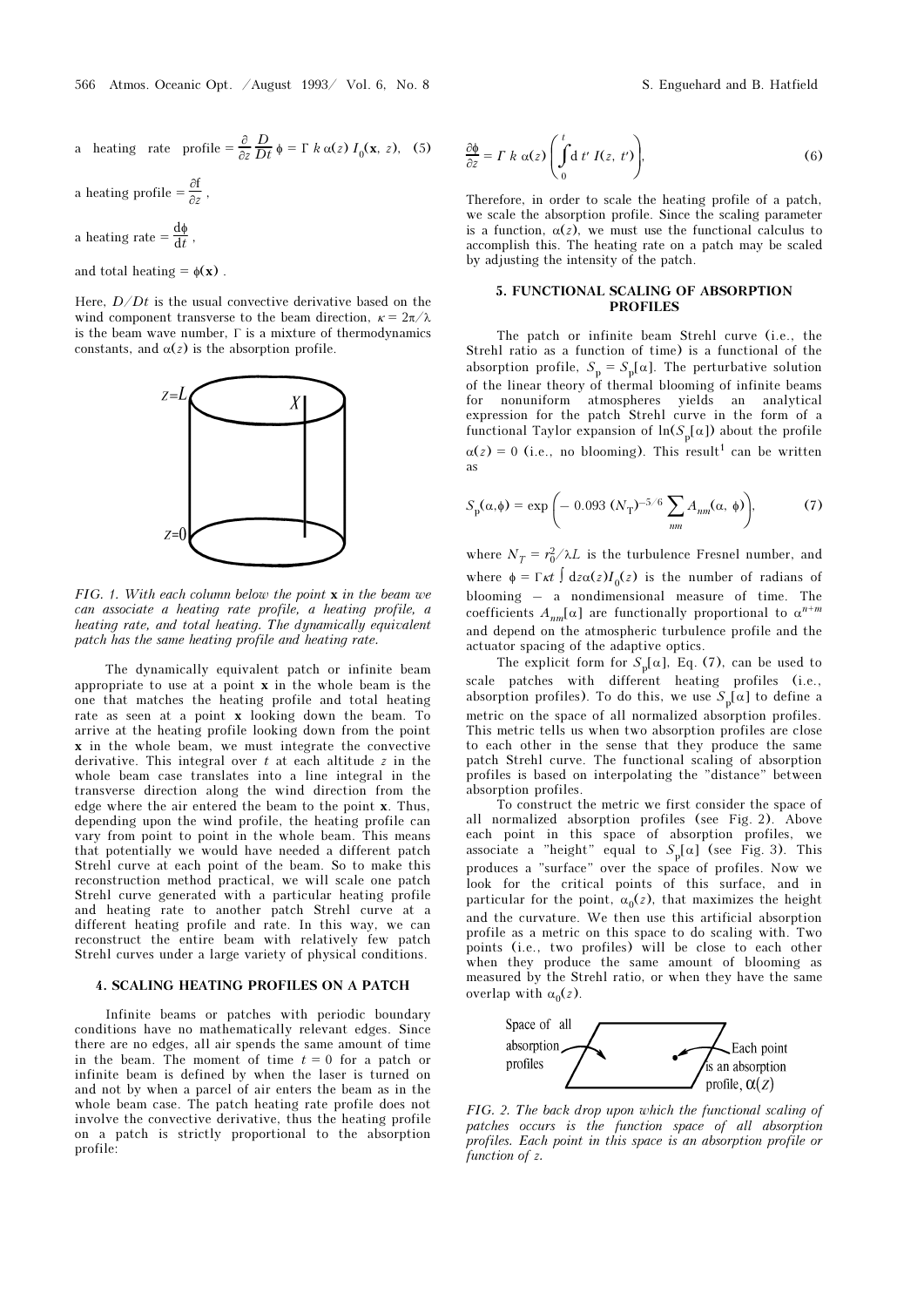

FIG. 3. Above each point in the space of absorption profiles we associate a "height" equal to the patch Strehl,  $S_p[\alpha]$ . This defines a "surface" above the space of profiles.  $\alpha_0$  is a critical point of that "surface".

In practice, our algorithm uses only the  $A_{11}$  term<sup>1</sup> of Eq. (7) to find  $\alpha_0(z)$ . Since this term is quadratic in  $\alpha$ ,

$$
A_{11} = \int d z' d z \alpha(z') F(z', z) \alpha(z), \qquad (8)
$$

then  $\alpha_0(z)$  is the eigenvector that produces the maximum eigenvalue of the operator  $F(z', z)$ . When there is significant wind shear, the maximum eigenvalue profile will depend on the heating rate.

An example of such an eigenvector absorption profile is given in Fig. 4. In this particular case, the atmospheric turbulence profile is Hufnagel–Valley  $5/7$ , the background wind is Bufton, the heating rate is 60 radians/sec, and  $L = 5$  km. A typical profile based on measurements is included for comparison.

## 6. FUNCTIONAL INTERPOLATION OF HEATING PROFILES USING  $\alpha_0$

Now consider two different patches, 1 and 2, with different absorption profiles,  $\alpha_1$  and  $\alpha_2$ , i.e., with two different heating profiles. These patches could be two samples from different parts of the beam. Suppose that we have  $S_p[\phi_1, \alpha_1]$ , the patch Strehl curve for patch 1 and we would like to know  $S_p[\phi_2, \alpha_2]$ . Let us discuss how we scale the two patches using the metric  $\alpha_0(z)$ .



FIG. 4. An example of an eigenvector absorption profile,  $\alpha_0$ , in comparison with an actual absorption profile.

The notation we use is

$$
\langle (a|b)\rangle = \int \mathrm{d} z \ a(z)b(z),\tag{9}
$$

and for convenience assume, for the moment, that both profiles we are considering contain the same total amount of absorption,

$$
\langle (\alpha_1 | 1) \rangle = \int d z \, \alpha_1(z) = \langle (\alpha_2 | 1) \rangle = \int d z \, \alpha_2(z) \,. \tag{10}
$$

After an elapsed amount of time,  $t$ , the total amount of heating will be

$$
\phi_1 = \frac{\partial \phi_1}{\partial z} |1\rangle \text{ and } \phi_2 = \frac{\partial \phi_2}{\partial z} |1\rangle \,,\tag{11}
$$

 $\phi_1 \neq \phi_2$  because the absorption is distributed differently in the two patches.

Since  $\alpha_0$  is the dominant contribution to the heating,  $\phi_1$ may be related to  $\phi_2$  by simply determining how much of an overlap there is numerically between  $\alpha_0$  and  $\alpha_1$  and how much overlap there is between  $\alpha_0$  and  $\alpha_2$ . In formal terms, define an  $\alpha_0$  projection operator,

$$
P = \frac{|\alpha_0\rangle \langle \alpha_0|}{\langle \alpha_0 | \alpha_0 \rangle},\tag{12}
$$

Then,

$$
\phi_1 = \frac{\partial \phi_1}{\partial z} | 1 \propto \langle \alpha_1 | 1 \rangle \xrightarrow{P} \frac{\langle \alpha_1 | \alpha_0 \rangle \langle \alpha_0 | 1 \rangle}{\langle \alpha_0 | \alpha_0 \rangle},
$$
\n(13)

and,

$$
\phi_2 = \frac{\partial \phi_2}{\partial z} | 1 \propto \langle \alpha_2 | 1 \rangle \stackrel{P}{\rightarrow} \frac{\langle \alpha_2 | \alpha_0 \rangle \langle \alpha_0 | 1 \rangle}{\langle \alpha_0 | \alpha_0 \rangle},
$$
\n(14)

hence,

$$
\frac{\phi_1}{\phi_2} \approx \frac{<\alpha_1 \mid \alpha_0>}{<\alpha_2 \mid \alpha_0>},\tag{15}
$$

If the total absorption is not the same in the two patches, then

$$
\frac{\phi_1}{\phi_2} \approx \frac{\langle \alpha_1 | \alpha_0 \rangle \langle \alpha_2 | 1 \rangle}{\langle \alpha_2 | \alpha_0 \rangle \langle \alpha_1 | 1 \rangle}.
$$
\n(16)

Thus, if we know  $S_p[\alpha_1]$  and are given  $\phi_2$  and  $\alpha_2$  but not

 $S_{\rm p}[\alpha_2]$ , then we substitute  $S_{\rm p}[\tilde{\phi}_1, \alpha_1]$  for  $S_{\rm p}[\phi_2, \alpha_2]$  where  $\tilde{\phi}_1$  is computed from  $\phi_2$  via Eq. (16). In this way, a limited number of patch Strehl curves may be used to construct a whole beam under a large variety of wind/slew/absorption conditions.

## 7. AMPERES

We have developed a systems model, AMPERES, implementing the functional reconstruction theory just described. This systems model employs just a few patch Strehl ratios to reconstruct the Strehl for a finite beam under a large variety of physical conditions. It runs on any machine in seconds and predicts the Strehl ratio of a finite sized beam at a wind clearing time. The systems model has been implemented at four different wavelengths:  $0.41 \mu m$ ,  $1.06 \mu m$ ,  $1.3 \mu m$ , and